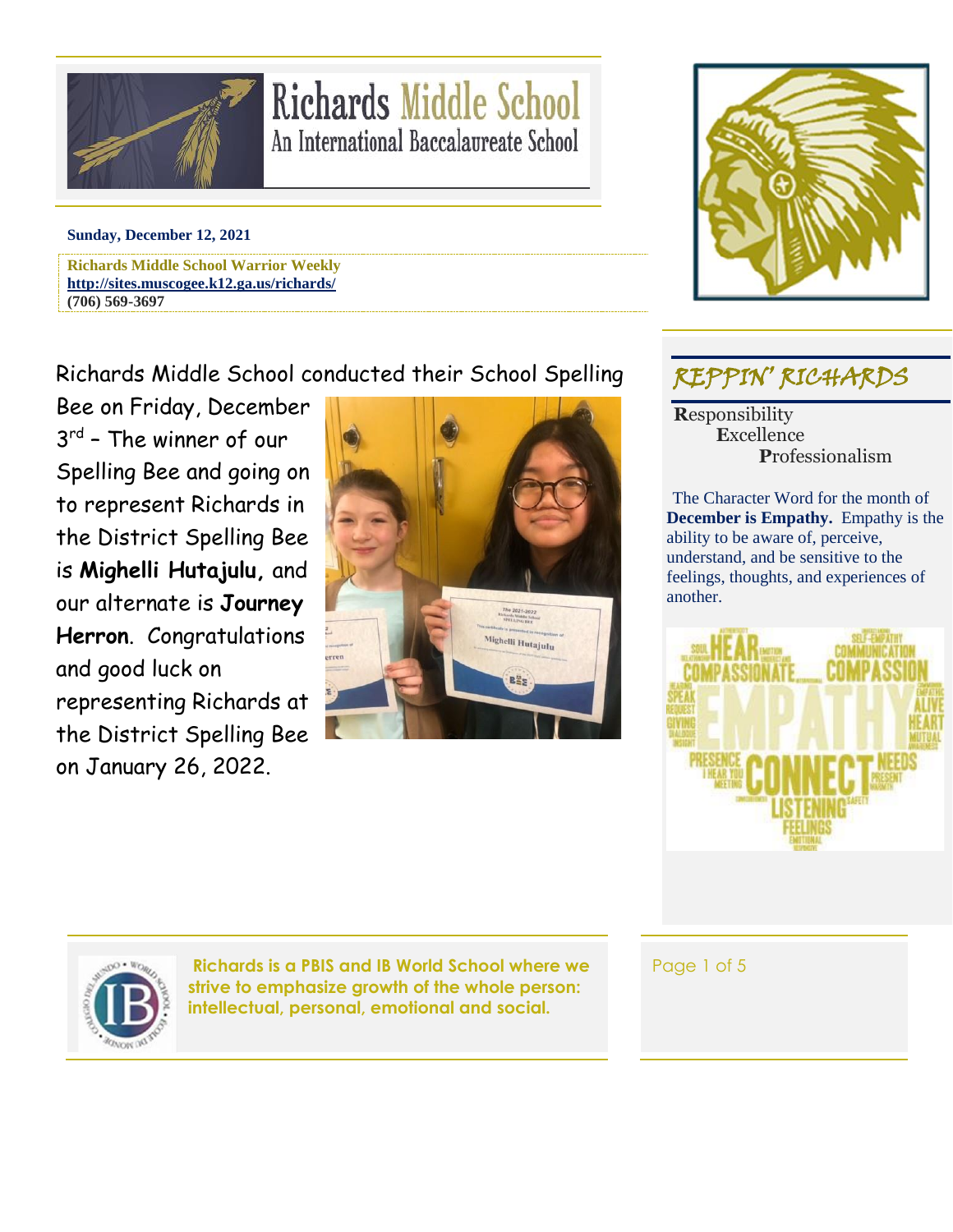**"Our hearts grow tender with childhood memories and love of kindred, and we are better throughout the year for having, in spirit, become a child again at Christmastime."**

 **― Laura Ingalls Wilder**



## Schedule of Events

**Monday, December 13 – SEE FLAG FOOTBALL SCHEDULE**

**Tuesday, December 14 – 8:00 AM – Warriors for Christ – In Cafeteria SEE FLAG FOOTBALL SCHEDULE**

**Wednesday, December 15 – 4:00 – 5:15 PM – Chorus Rehearsal ( All Participants) 4:15 – 5:00 PM – Chess Club – Room 507 – Mr. Shively Team 702 Field Trip to the Springer Opera House**

**Thursday, December 16 – 4:15 – 5:00 PM – Writers Club – Room 505 – Mrs. Greene – End of Year Celebration 4:15 – 5:00 PM - Richards Sewing Club – Mrs. Cowart Room 107 6:30 – 7:15 PM - Chorus Winter Concert**

**Friday, December 17 – 9:00 AM – PBIS Grade Level Celebration**

Page 2 of 5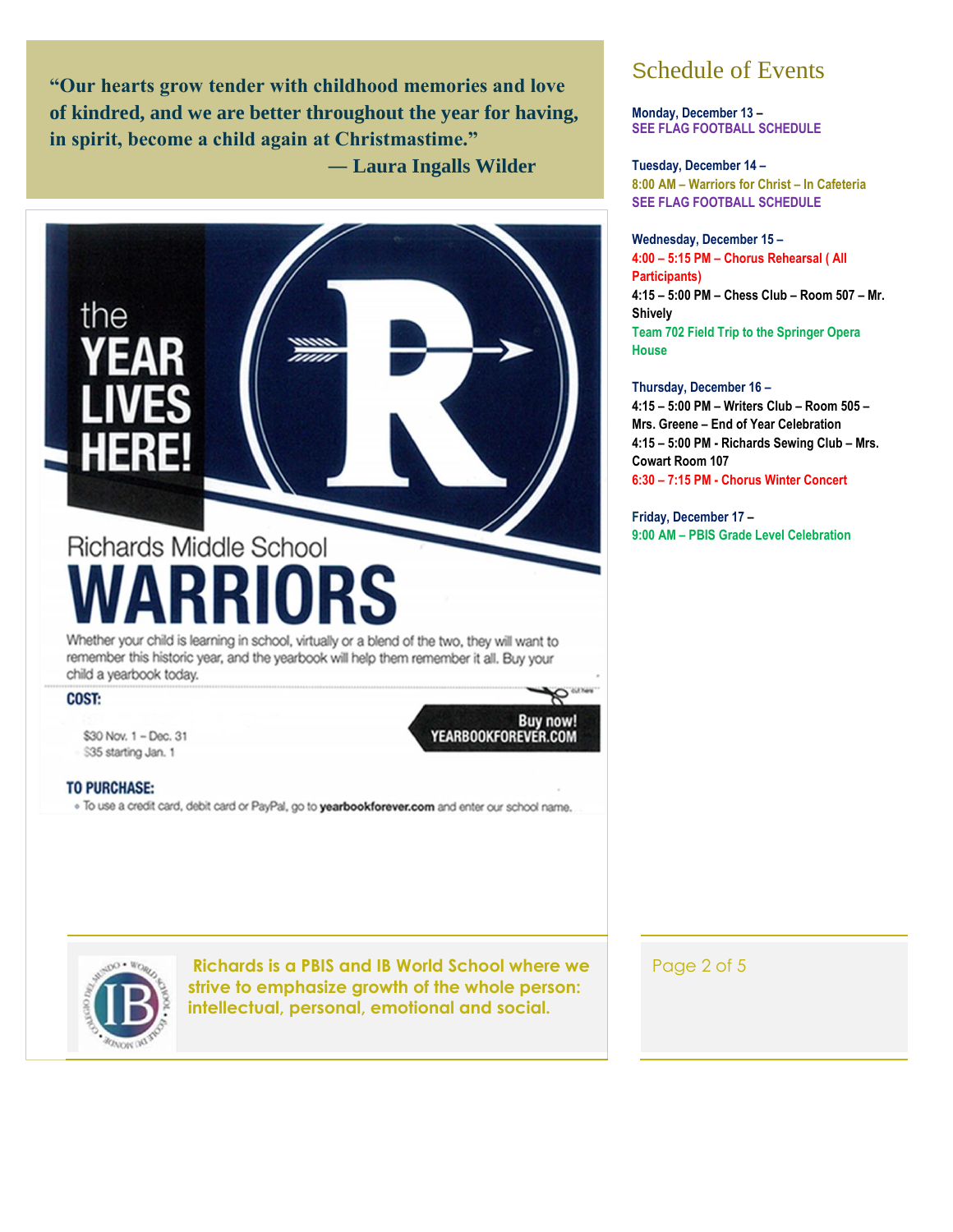## **Muscogee County School District 2021 Middle School Flag Football Schedule**

Woodruff Farm Soccer Complex (Upper Fields)

| <b>Monday, December 13</b>                 |
|--------------------------------------------|
| <b>Field One</b>                           |
| 5:15 pm – Veterans vs Midland              |
| 6:15 pm – Fort vs Aaron Cohn               |
| 7:15 pm - Veterans vs Aaron Cohn           |
| <b>Field Two</b>                           |
| $5:15$ pm – Fort vs Baker                  |
| $6:15$ pm – Midland vs Baker               |
| $7:15$ pm – Richards B vs Double Churches  |
| <b>Field Three</b>                         |
| 5:15 pm – Eddy vs Rothschild               |
| $6:15$ pm – Richards B vs Rothschild       |
| $7:15$ pm $-$ Eddy vs East Columbus        |
| <b>Field Four</b>                          |
| 5:15 pm - Harris County vs Richards A      |
| 6:15 pm - Arnold vs Blackmon Road          |
| 7:15 pm – Harris County vs Arnold          |
|                                            |
|                                            |
| <b>Tuesday, December 14</b>                |
| <b>Field One</b>                           |
| 5:15 pm – East Columbus vs Rothschild      |
| 6:15 pm – Double Churches vs Rothschild    |
| 7:15 pm - East Columbus vs Double Churches |
| <b>Field Two</b>                           |
| 5:15 pm - Blackmon Road vs Richards A      |
| 6:15 pm - Harris County vs Blackmon Road   |
| $7:15$ pm – Arnold vs Richards A           |
| <b>Field Three</b>                         |
| 5:15 pm – Eddy vs Richards B               |
| 6:15 pm - Baker vs Aaron Cohn              |
| $7:15$ pm $-$ Baker vs Veterans            |
| <b>Field Four</b>                          |
| $5:15$ pm – Veterans vs Fort               |
| $6:15$ pm – Midland vs Fort                |
| 7:15 pm – Midland vs Aaron Cohn            |
|                                            |

**\*All games are played at the upper fields of Woodruff Farm Soccer Complex**



**Richards is a PBIS and IB World School where we strive to emphasize growth of the whole person: intellectual, personal, emotional and social.**

Page 3 of 5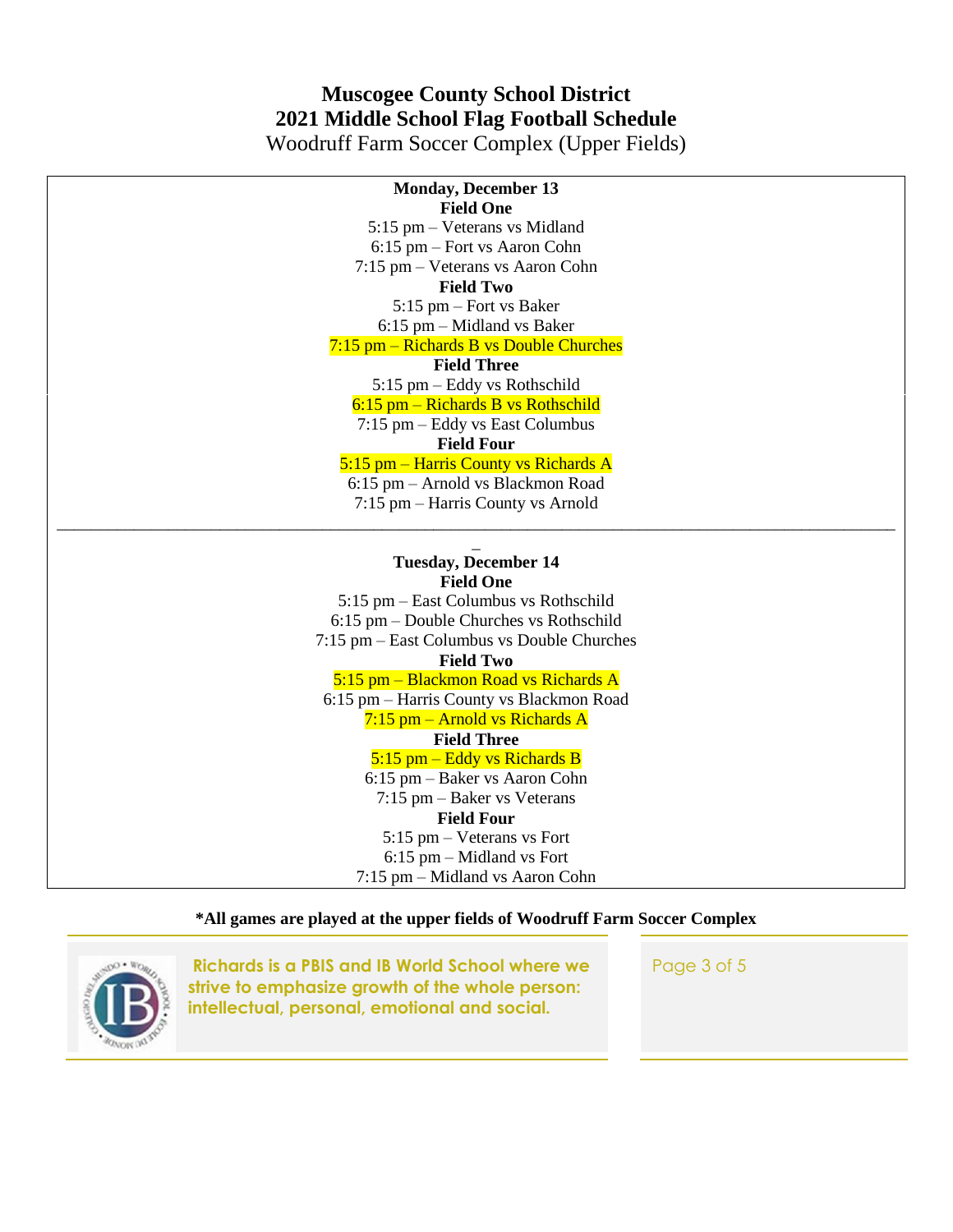The Peer Helpers are doing a "Warm hearts and Warm hands" drive and want to collect NEW socks, underwear, gloves, etc… for our on-campus clothing bank. Please donate to the boxes starting on Monday, December 13, for those in need.

The Peer Helpers also want to encourage holiday spirit for our last 7 days of the semester!



Monday-Christmas hat day Tuesday- winter wonderland day (wear blue and white) Wednesday- Meme Day (school appropriate) Thursday- Red and Green Day (wear green and red) Friday-Holliday/ugly Christmas Sweater Day

> Monday- Christmas/Holiday Character Dress Up Day Tuesday- PJ Day



**Richards is a PBIS and IB World School where we strive to emphasize growth of the whole person: intellectual, personal, emotional and social.**

Page 4 of 5